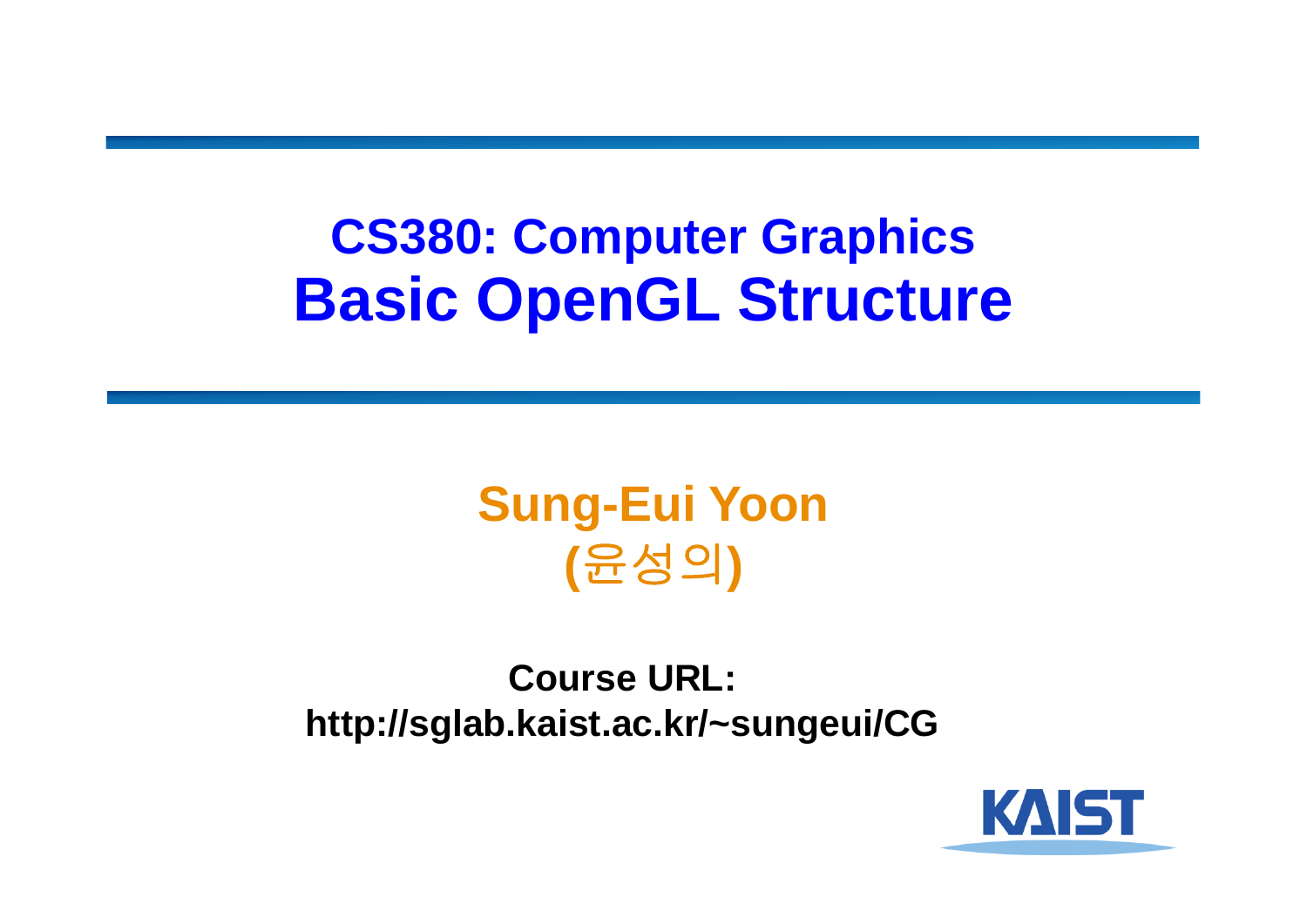### **Class Objectives**

● **Understand the basic OpenGL program structure and how OpenGL supports different spaces**

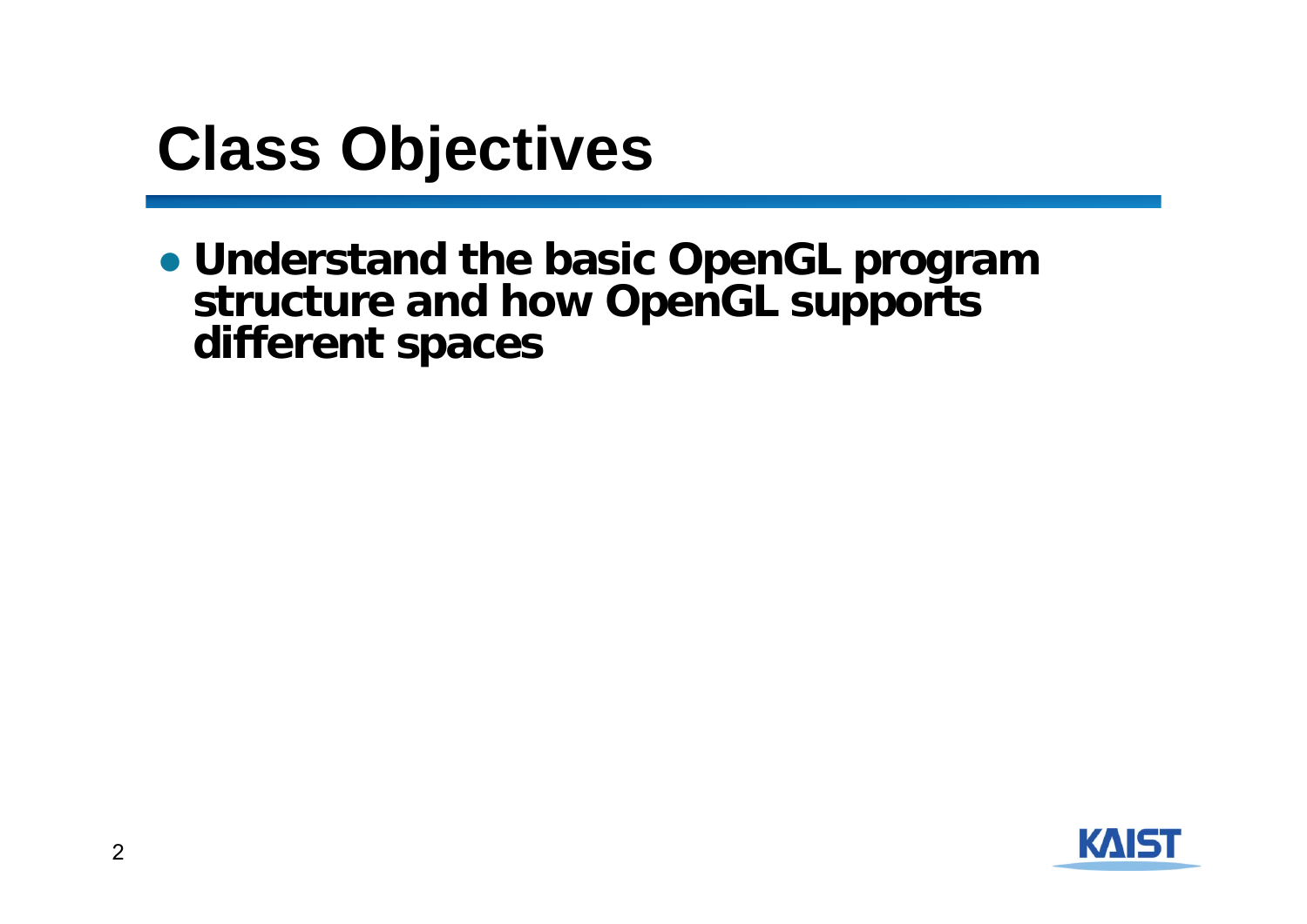## **OpenGL**

- **Graphics interface** 
	- **Hardware-independent**
	- **Cross-platform graphics interface for 3D rendering and 3D hardware acceleration**
- **Two main characteristics**
	- **Small, but powerful set of low-level drawing operations**
	- **Does not have any functions to interact with any device and windowing system**
- **What are problems of OpenGL, then?**

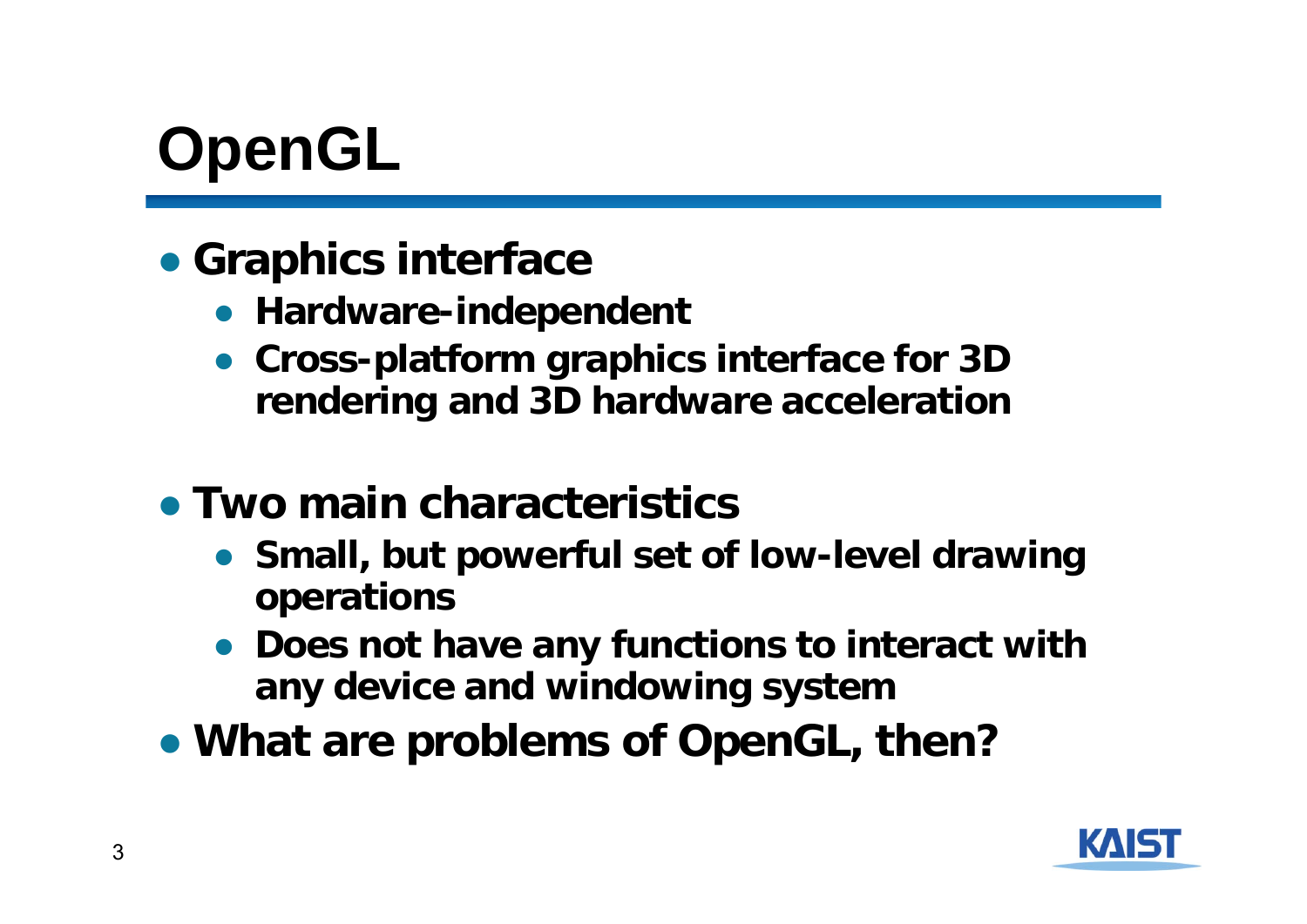## **Two Additional Libraries**

#### ● **GLU (GL utility)**

- **Provide more complex rendering methods**
- **GLUT (GL utility toolkit)**
	- **Provide platform-independent interface to the windowing system and input devices**
- **OpenGL Ver. 4.3**
	- **glfw (keyboard & windows)**
	- **glm (various camera manipulations and transformation)**
	- **i.e., similar functionality, but with different library**

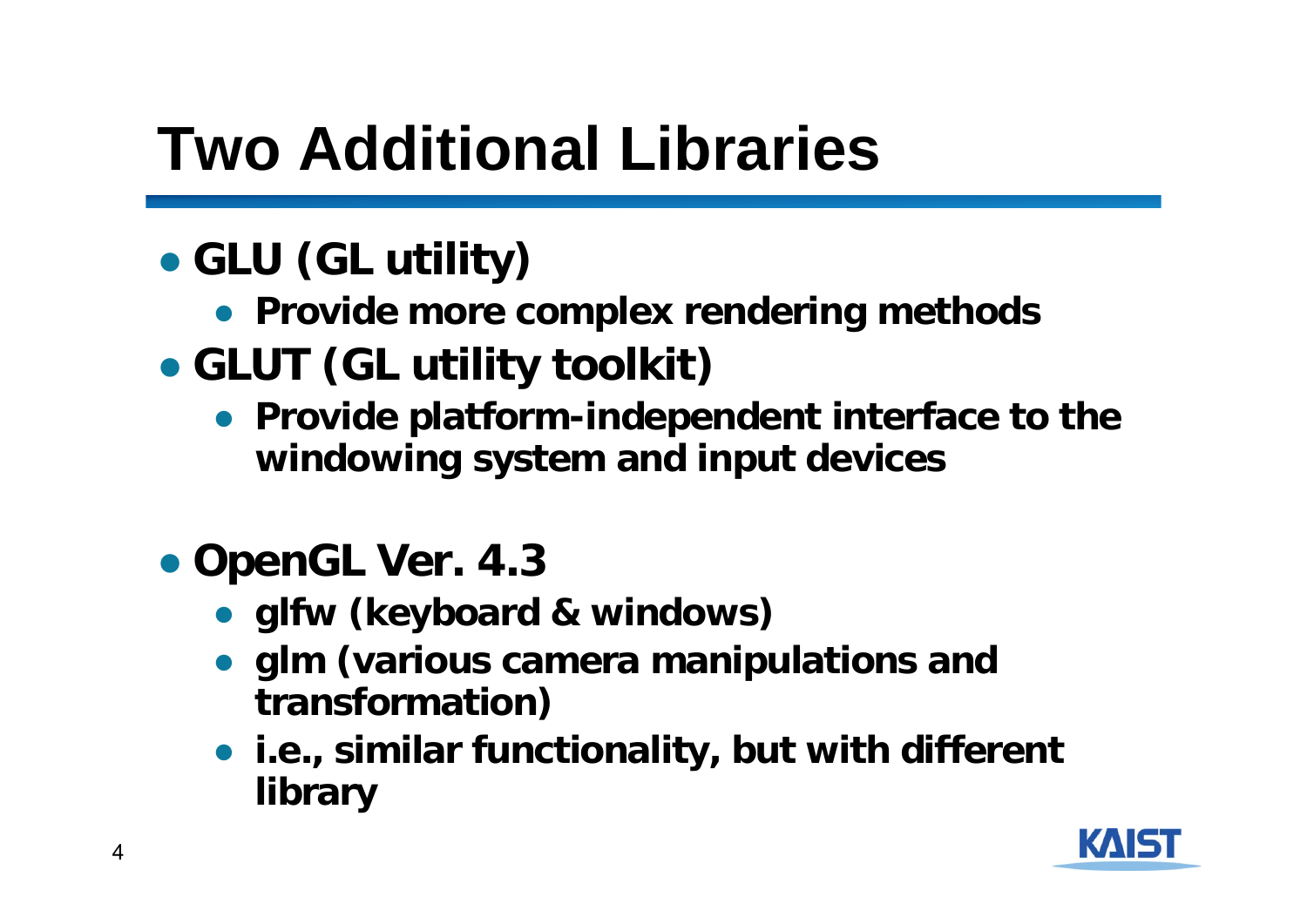## **GLUT**

#### ● **Advantages:**

- **Portable: Windows, Cygwin, Linux, Mac-OS**
- **Minimal-overhead (Hides away details of opening windows, etc.)**
- **Appeals to C-hackers (console for printf()'s, etc)**
- **Disadvantages**
	- **Limited interaction**
	- **Global variables galore**

#### ● **Ver 4.3: GLFW covering OpenGL ES and Vulkan**

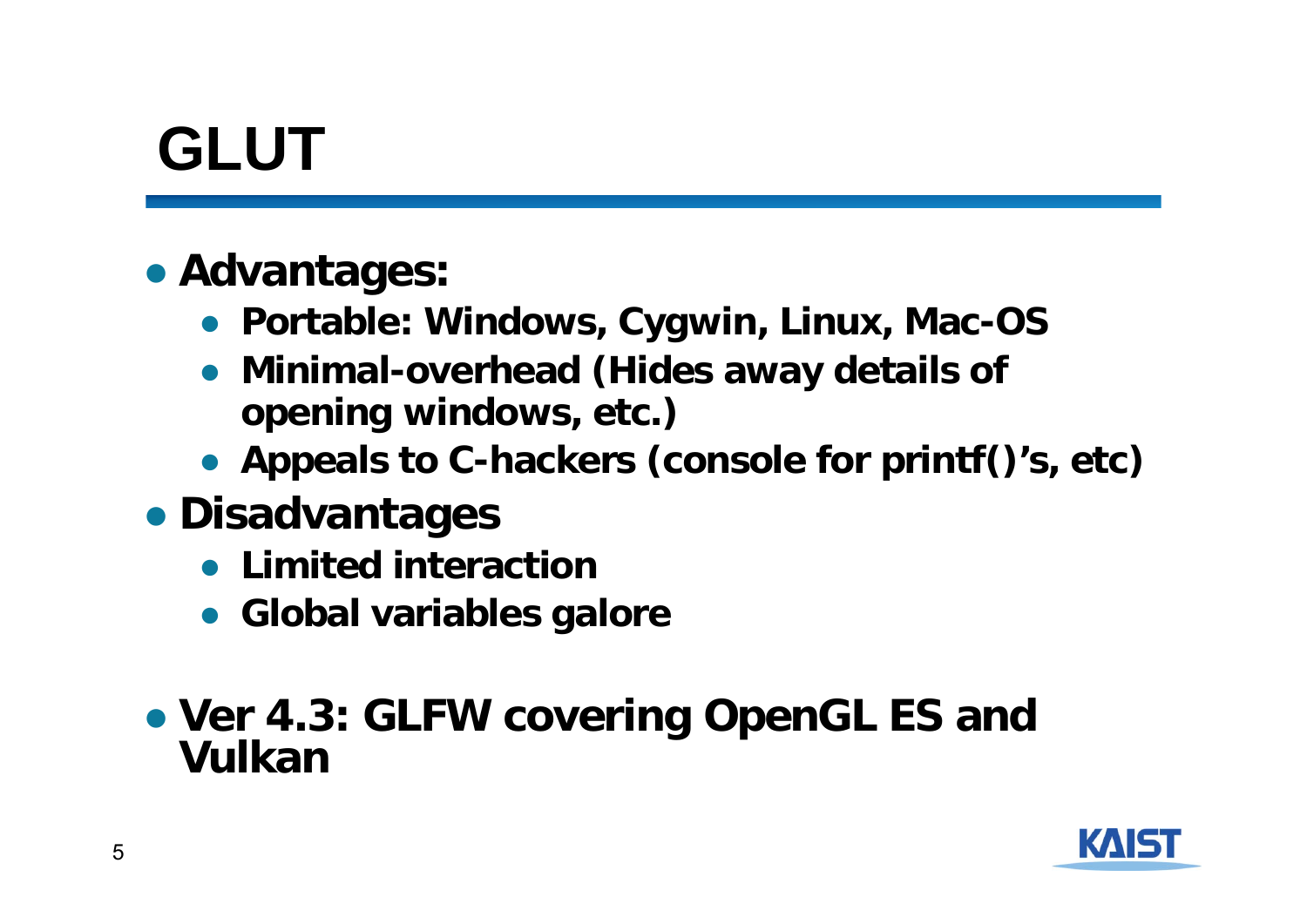# **Getting GLUT**

● **Web site:**

**Windows:**

**www.xmission.com/~nate/glut.html**

**Others:** 

**www.opengl.org/developers/documentation/g lut.html**

**www.sourceforge.net/projects/uncpythontools**

● **Overview: Appendix D of OpenGL Programming Guide**

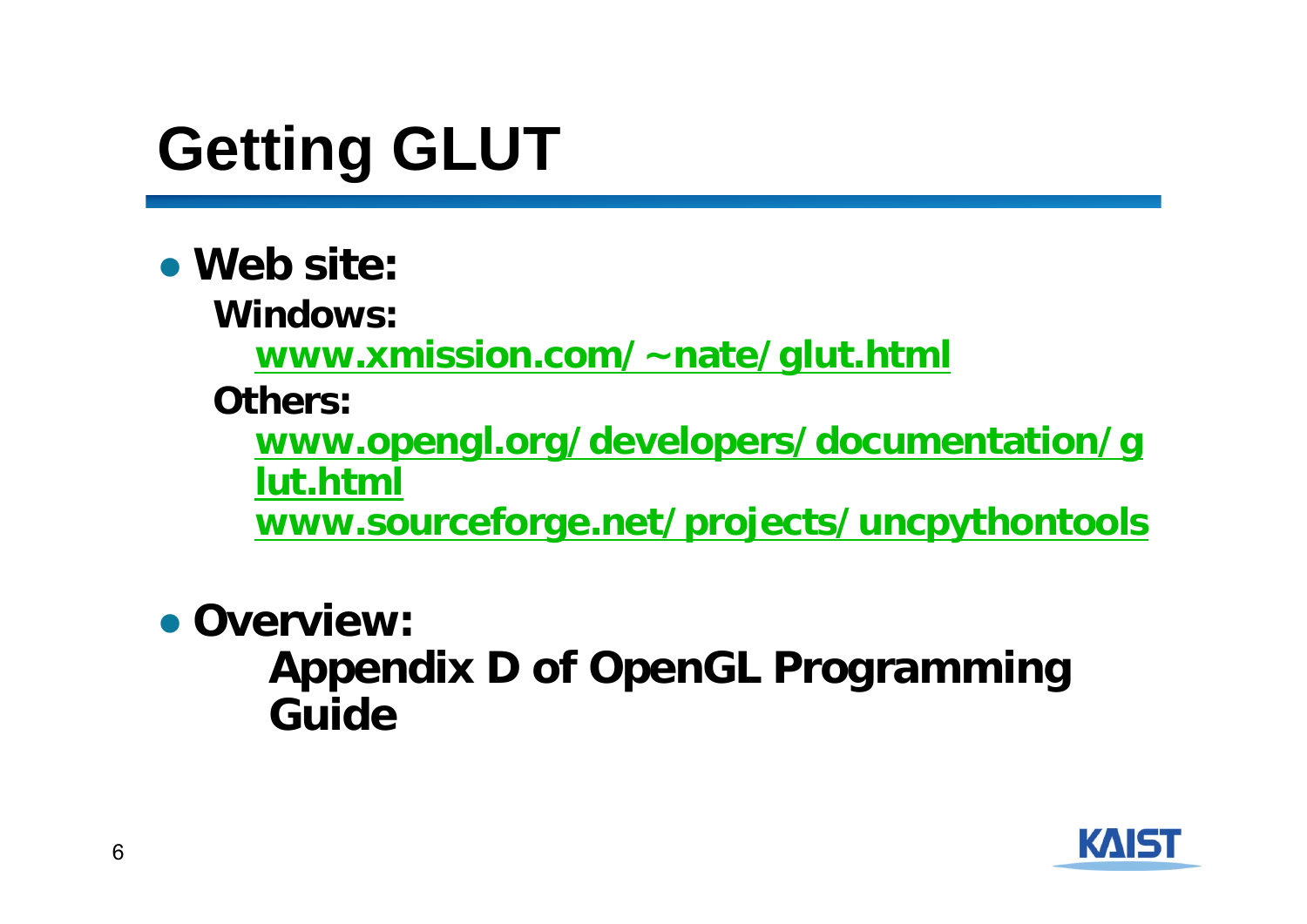## **OpenGL Tools Available**

#### **Typical OpenGL code to establish a window:**

**glutInitWindowSize(400,400);**

**glutInitWindowPosition(100,100);**

#### **Code to set up a viewport:**

**glViewport(0, 0, w, h);**



#### **To establish a world space coordinate system:**

**glOrtho2D(world.l, world.r, world.b, world.t);**

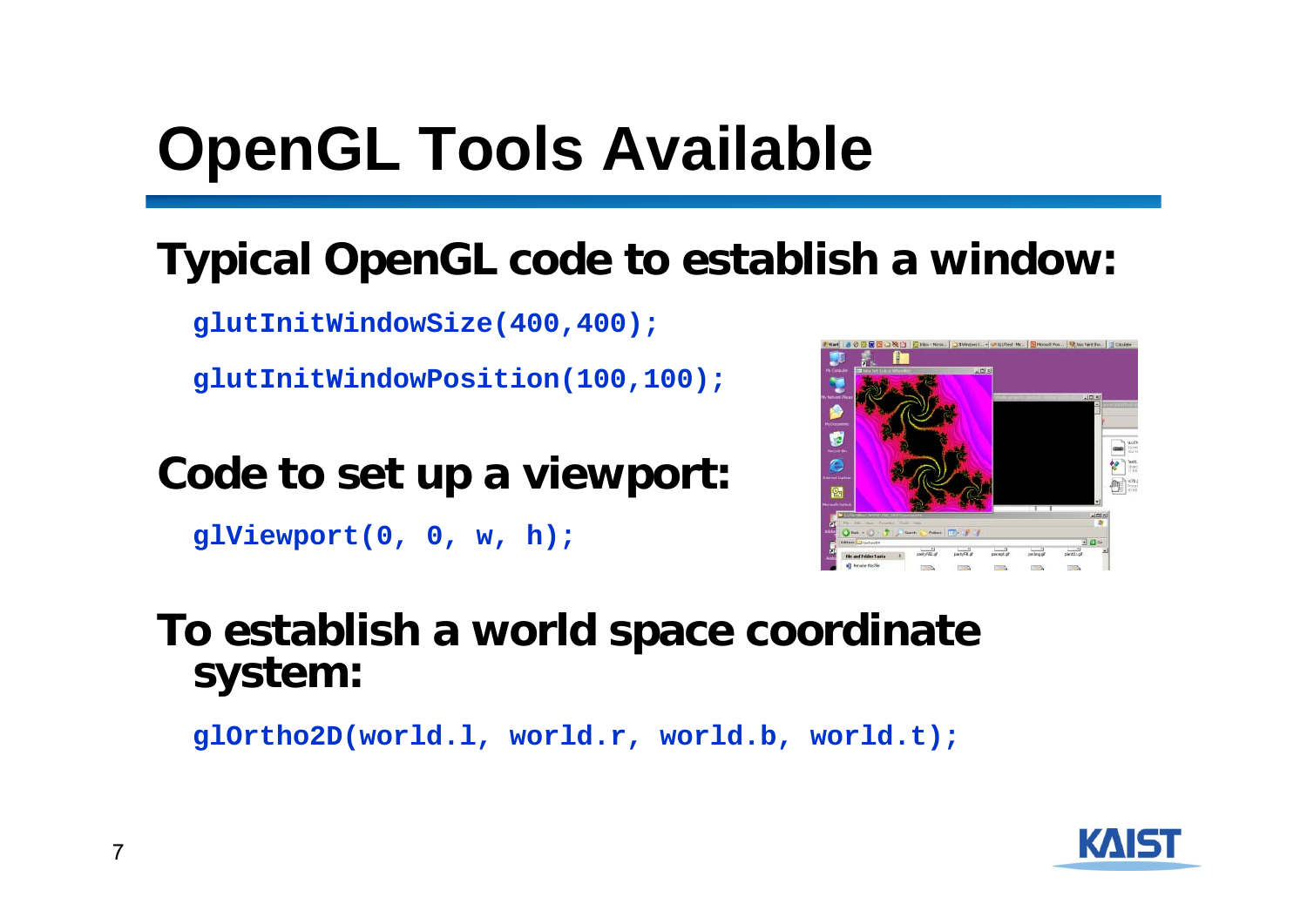# **Sample Codes of Visualization of a Fractal**



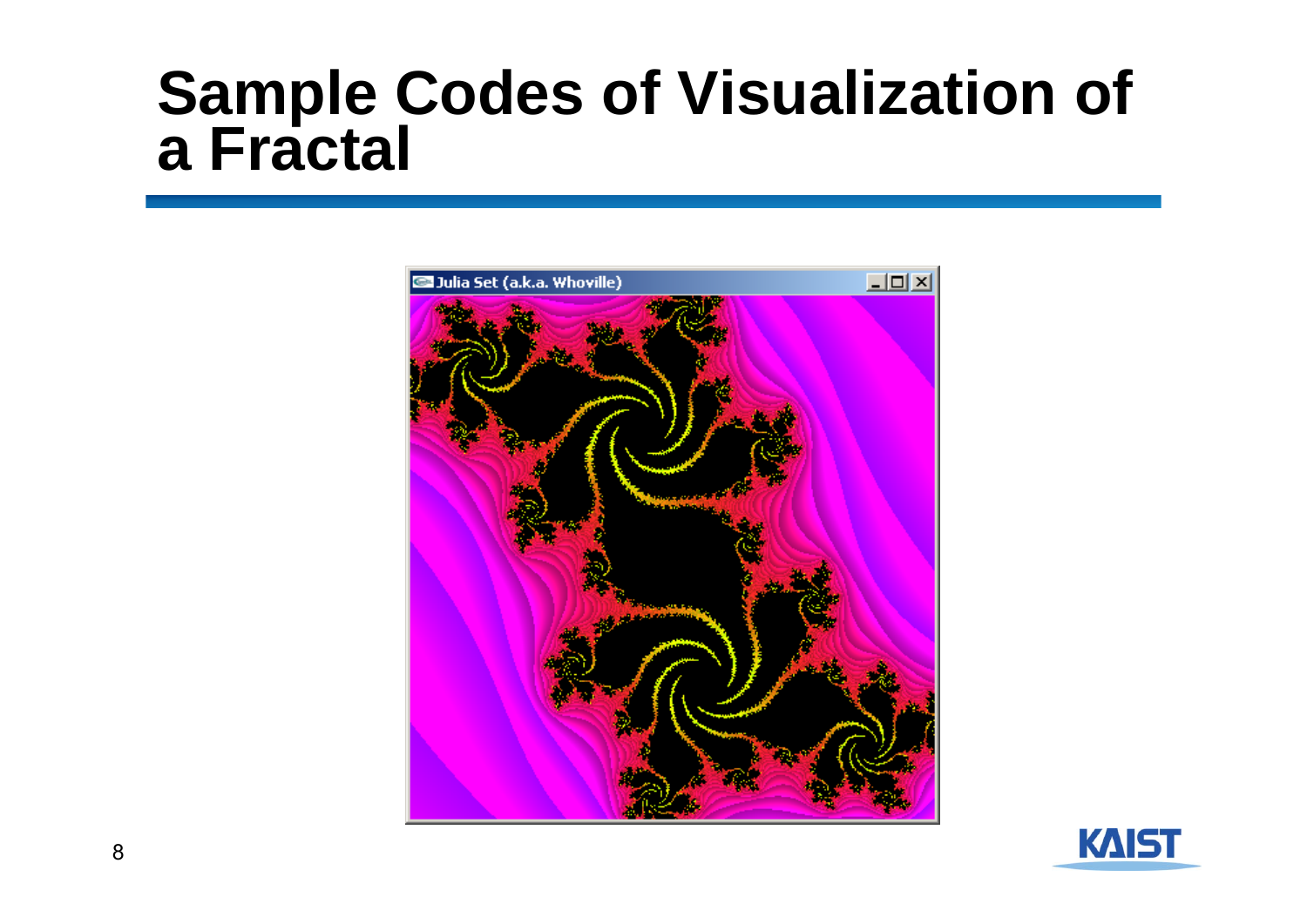### **Libraries, Header Files, etc**

**#pragma comment(lib,"opengl32.lib") #pragma comment(lib,"glu32.lib") #pragma comment(lib,"glut32.lib")**

**#include <GL/glut.h> #include <GL/glu.h> #include <math.h>**

**// glut callbacks void display(); void onKeyPress(unsigned char k, int x, int y); void onMouse( int button, int state, int x, int y); void onReshape( int w, int h ); void idle();**

```
class Complex {
  float re, im; 
};
```
**Complex c(0.109, 0.603); int width = 512, height = 512;**

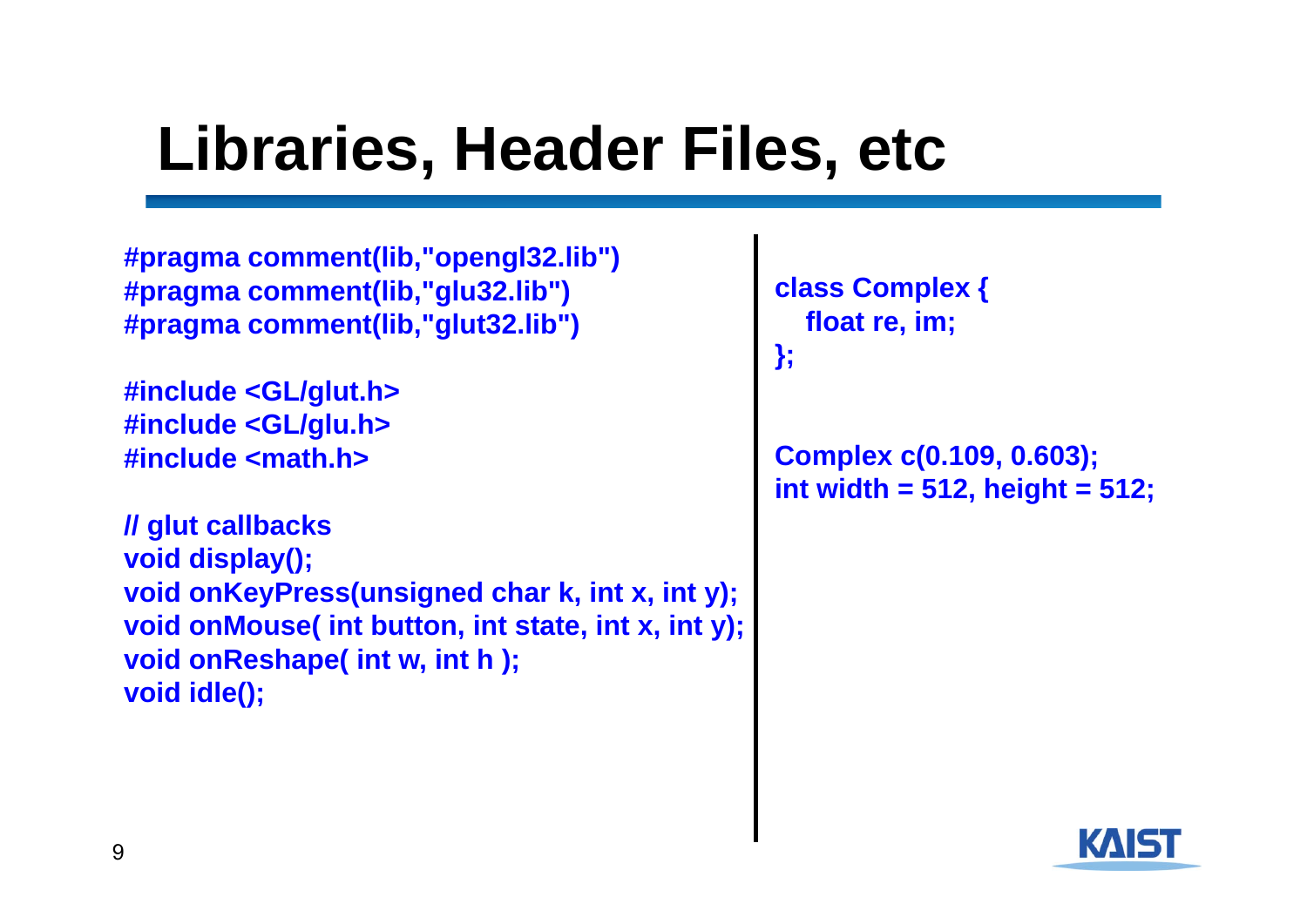# **Example: Setting Header Dir. with Visual Studio 2015**

| ▲ Configuration Properties<br>General<br>Debugging<br>$VC++$ Directories                                                                                               | <b>Additional Include Directories</b>    | <b>D:\GLUT</b> |
|------------------------------------------------------------------------------------------------------------------------------------------------------------------------|------------------------------------------|----------------|
|                                                                                                                                                                        | Additional #using Directories            |                |
|                                                                                                                                                                        | Debug Information Format                 |                |
|                                                                                                                                                                        | Common Language RunTime Support          |                |
| $\triangle$ C/C++<br>General<br>Optimization<br>Preprocessor<br><b>Code Generation</b><br>Language<br>Precompiled Headers<br>$\sim$ $\sim$ $\sim$ $\sim$ $\sim$ $\sim$ | <b>Consume Windows Runtime Extension</b> |                |
|                                                                                                                                                                        | Suppress Startup Banner                  | Yes (/nologo)  |
|                                                                                                                                                                        | <b>Warning Level</b>                     | Level $3(NW3)$ |
|                                                                                                                                                                        | <b>Treat Warnings As Errors</b>          | $No (WX-)$     |
|                                                                                                                                                                        | <b>Warning Version</b>                   |                |
|                                                                                                                                                                        | <b>SDL</b> checks                        |                |
|                                                                                                                                                                        | Multi-processor Compilation              | Yes (/MP)      |



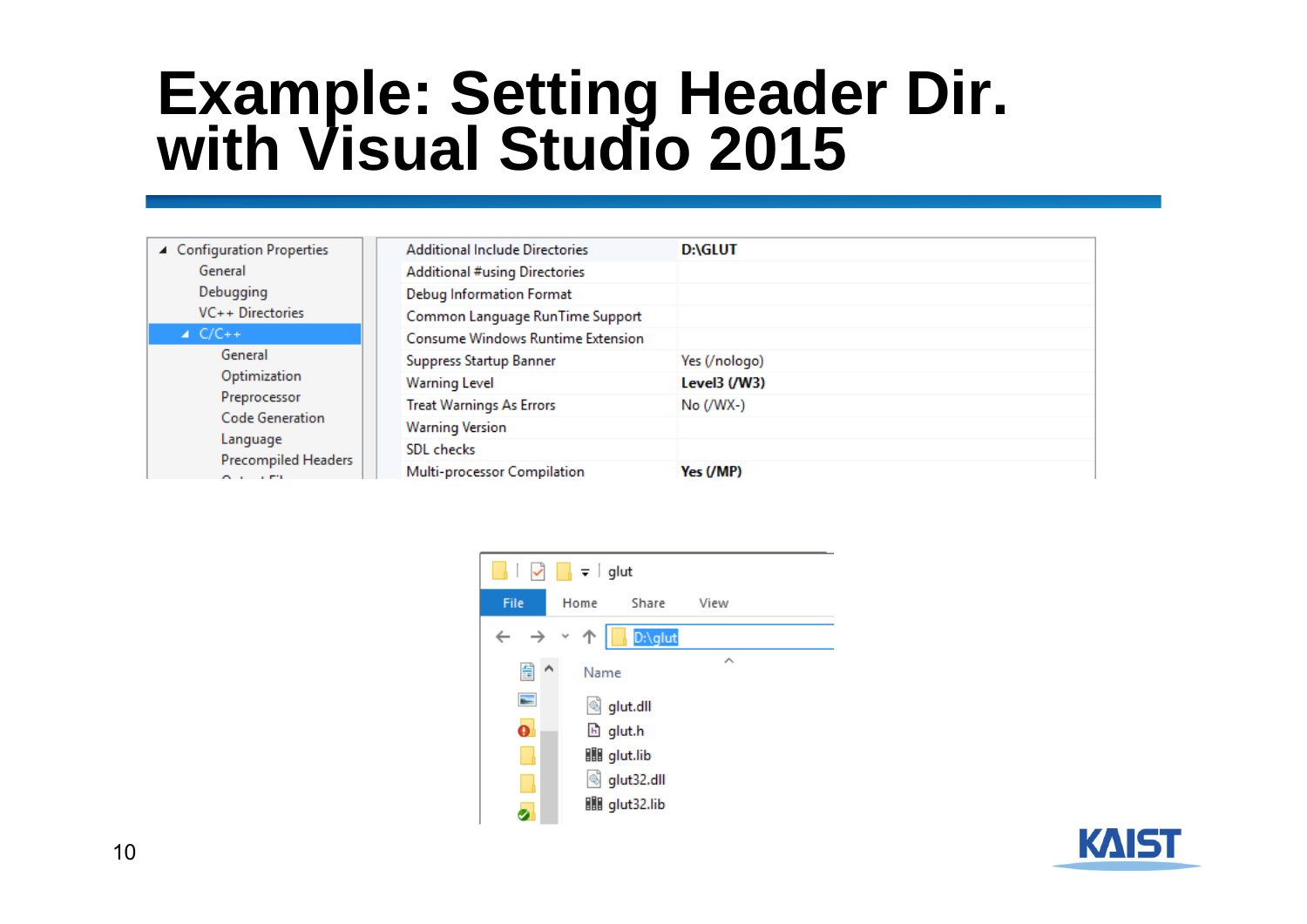# **Example: Setting Library Dir. with Visual Studio 2015**

| ▲ Configuration Properties<br>General<br>Debugging<br>$VC++$ Directories | Output File                           | \$(OutDir)\$(TargetName)\$(TargetExt) |
|--------------------------------------------------------------------------|---------------------------------------|---------------------------------------|
|                                                                          | <b>Show Progress</b>                  | Not Set                               |
|                                                                          | Version                               |                                       |
|                                                                          | Enable Incremental Linking            | No (/INCREMENTAL:NO)                  |
| $D$ C/C++                                                                | Suppress Startup Banner               | Yes (/NOLOGO)                         |
| $\blacktriangle$ Linker                                                  | Ignore Import Library                 | No                                    |
| General                                                                  | <b>Register Output</b>                | No                                    |
| Input<br>Manifest File<br>Debugging<br>System<br>Optimization            | <b>Per-user Redirection</b>           | No                                    |
|                                                                          | <b>Additional Library Directories</b> | <b>D:\GLUT</b>                        |
|                                                                          | <b>Link Library Dependencies</b>      | No                                    |
|                                                                          | Use Library Dependency Inputs         | No                                    |
|                                                                          | .                                     |                                       |



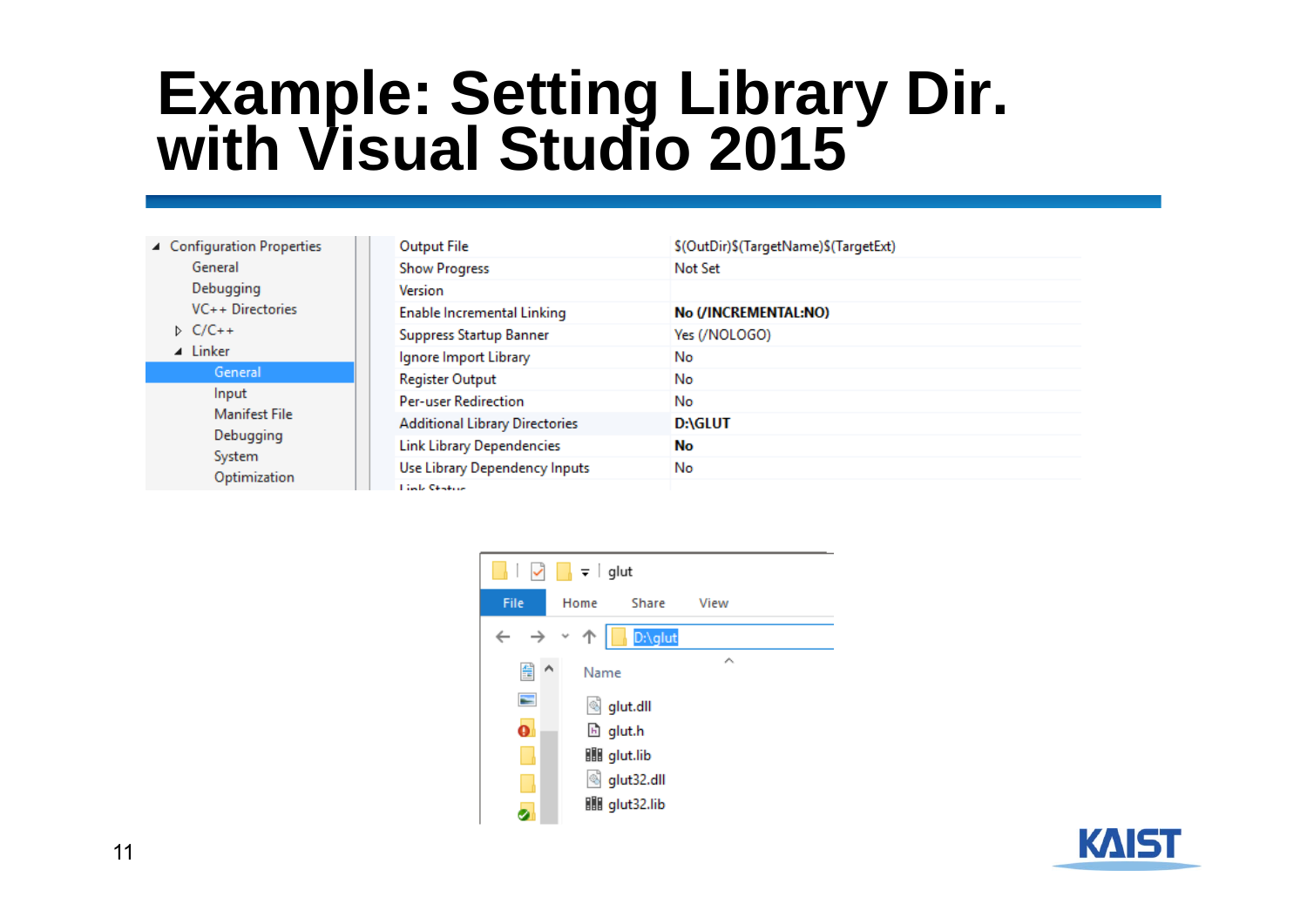# **Example: Setting DLL Dir. with Visual Studio 2015**

| ▲ Configuration Properties                                                   | Debugger to launch:      |                                  |  |
|------------------------------------------------------------------------------|--------------------------|----------------------------------|--|
| General                                                                      | Local Windows Debugger   |                                  |  |
| Debugging                                                                    |                          |                                  |  |
| VC++ Directories<br>$D$ C/C++<br>$\blacktriangle$ Linker<br>General<br>Input | Command                  | \$(TargetPath)                   |  |
|                                                                              | <b>Command Arguments</b> |                                  |  |
|                                                                              | <b>Working Directory</b> | \$(ProjectDir)                   |  |
|                                                                              | Attach                   | No.                              |  |
| Manifest File                                                                | Debugger Type            | Auto                             |  |
| Debugging<br>System<br>Optimization<br><b>Embedded IDL</b>                   | Environment              | PATH=%PATH%;D:\GLUT              |  |
|                                                                              | Merge Environment        | Yes                              |  |
|                                                                              | SQL Debugging            | No                               |  |
|                                                                              | Amp Default Accelerator  | <b>WARP</b> software accelerator |  |



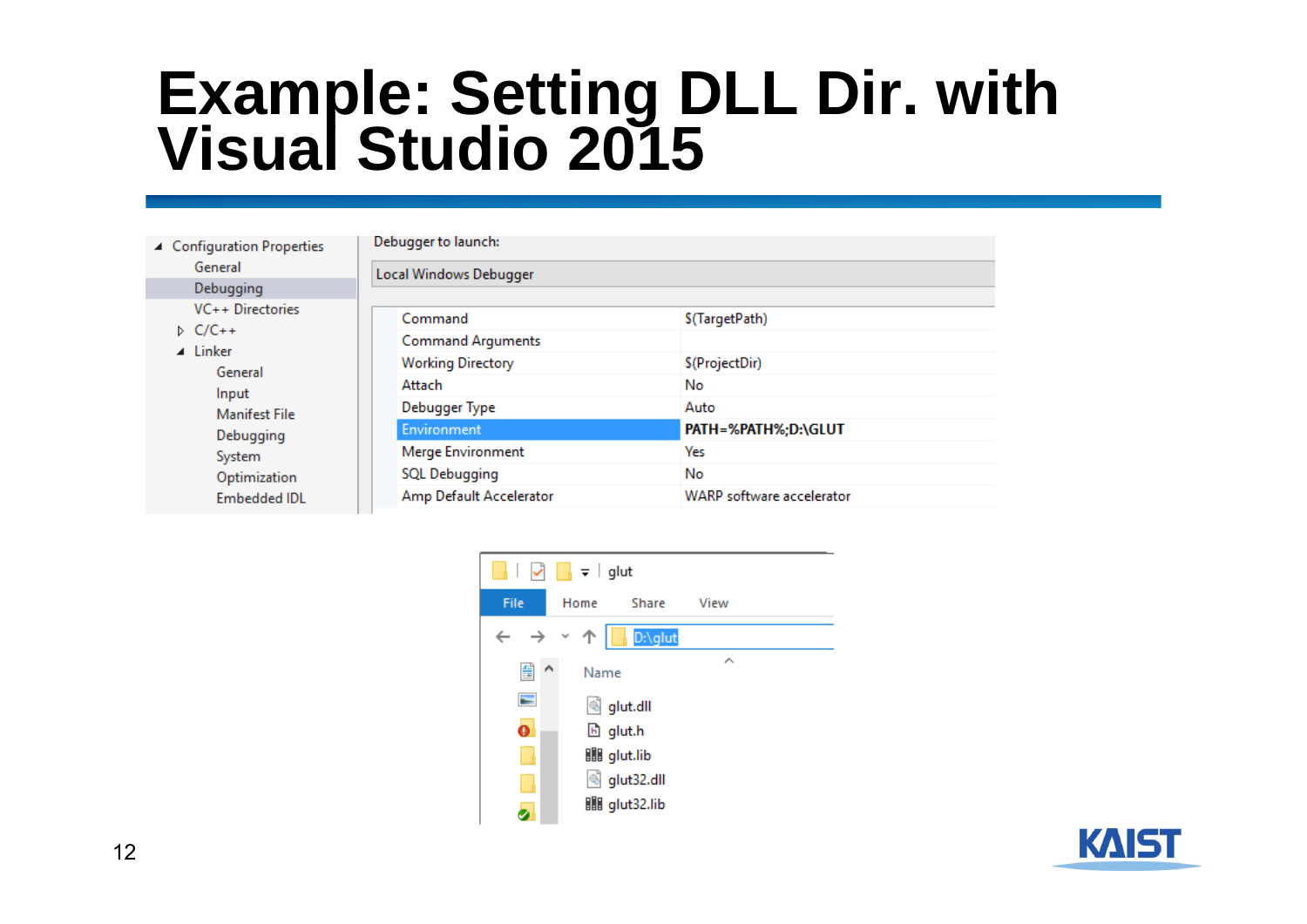## **Initializing GLUT**

```
void main (int argc, char * argv []) {
  glutInit(& argc, argv);
  glutInitDisplayMode(GLUT_SINGLE | GLUT_RGB);
```
**glutInitWindowSize(width, height); glutInitWindowPosition(100, 100); glutCreateWindow("Julia Set");**

```
glutDisplayFunc(display);
glutMouseFunc(onMouseButton);
glutKeyboardFunc(onKeyPress);
glutReshapeFunc(onReshape);
```

```
Initialize ();
glutMainLoop();
```
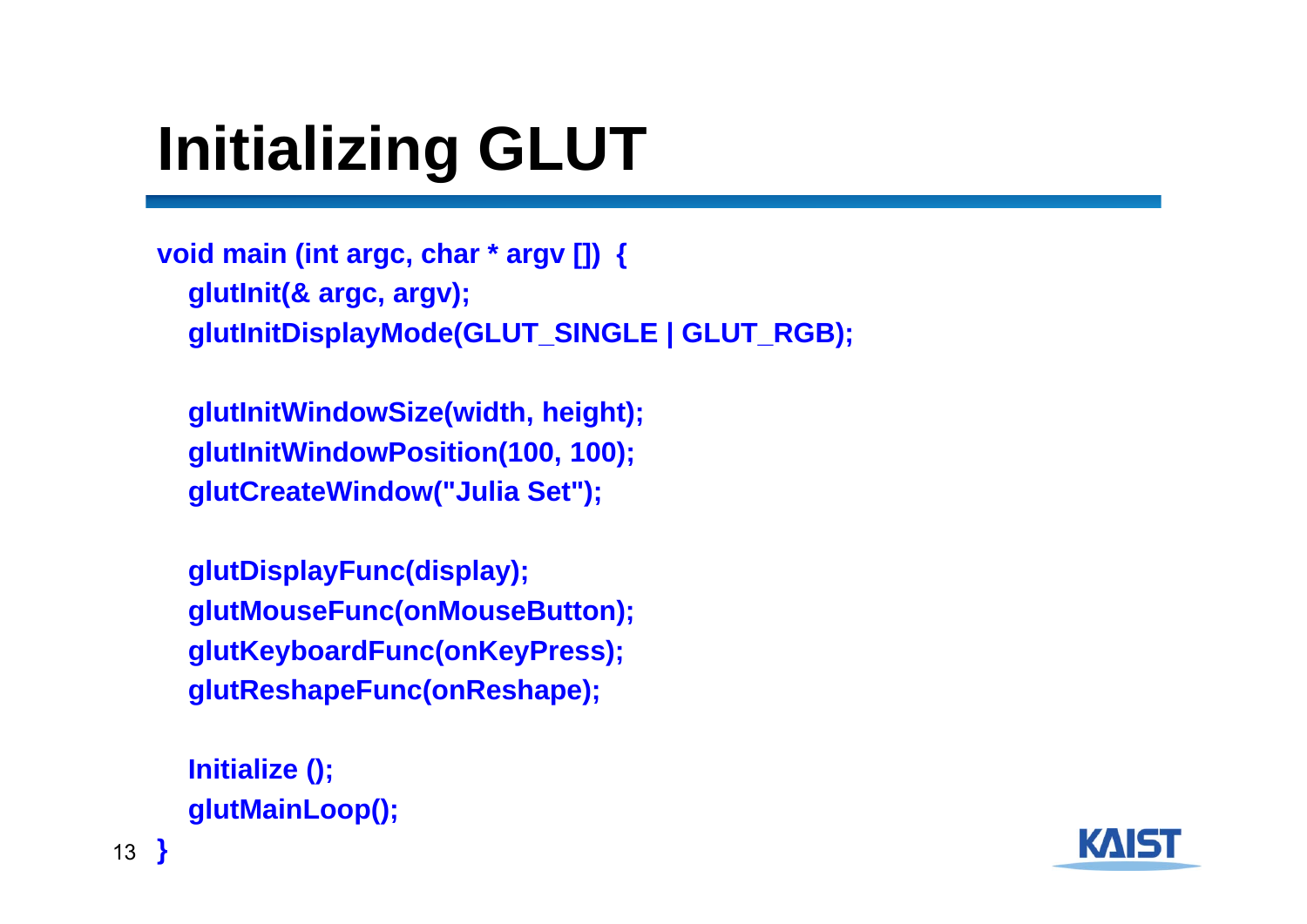### **Initialize**

#### ● **Executed at the beginning of display():**

```
void initialize()
```

```
{
```

```
// Clear the screenglClearColor(0,0,1,0);
glClear(GL_COLOR_BUFFER_BIT);
```

```
glMatrixMode(GL_PROJECTION);
// related to a camera setting
glLoadIdentity();
gluOrtho2D(world.l, world.r, world.b, world.t);
```

```
glMatrixMode(GL_MODELVIEW);
// related to model transformationglLoadIdentity();
```
**}**

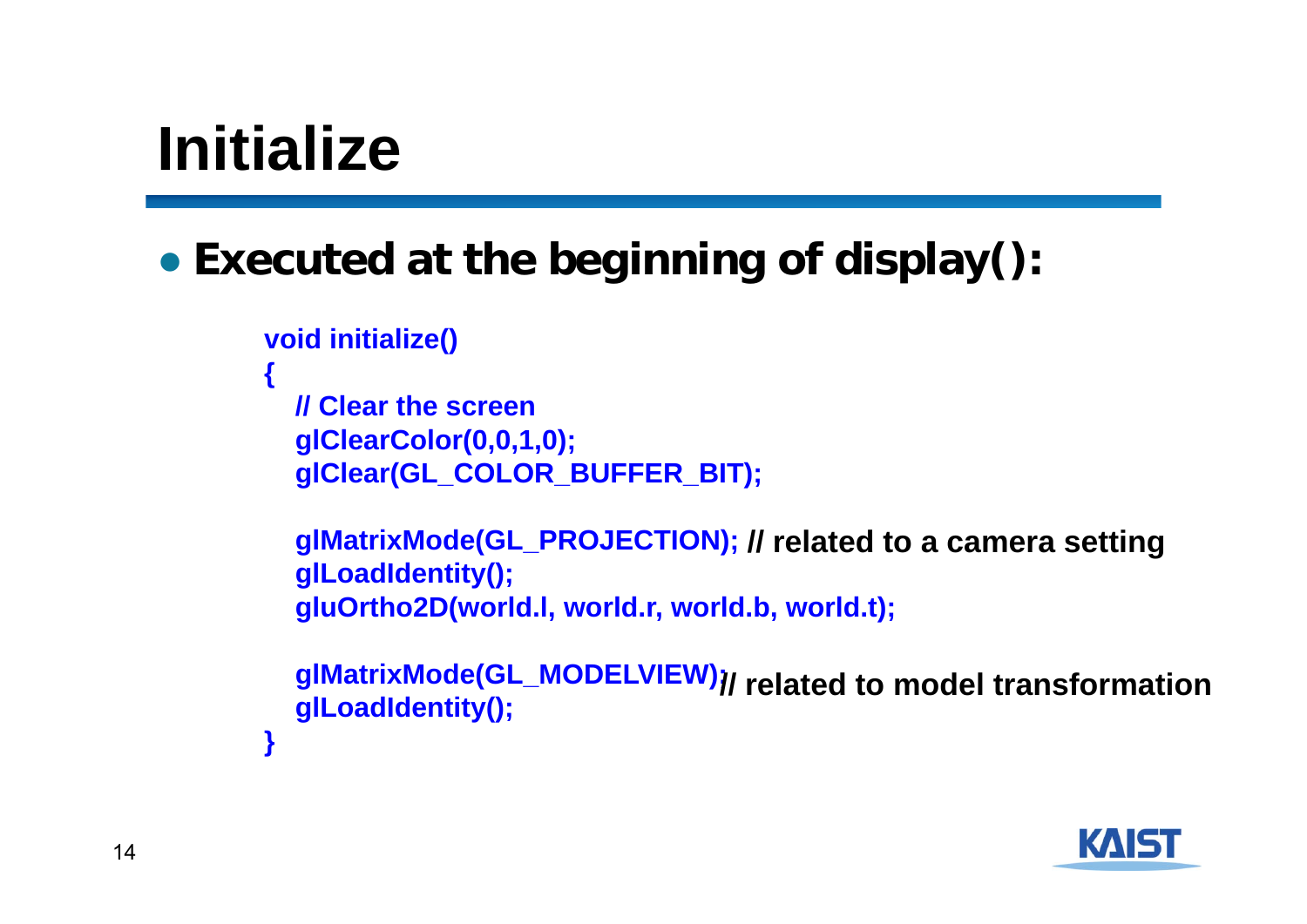### **Reshape**

● **Reshape gets called when the window size changes void onReshape (int w, int h)**

Keep center of world in the center of the screen



**width = w; height = h;**

**{**

**glViewport (0, 0, w, h);**

**float cx = 0.5\*(world.r + world.l);**  $float dy = world.t - world.b;$ ;

**world.l = cx - 0.5\*dy \* w/h; world.r = cx + 0.5\*dy \* w/h; }**

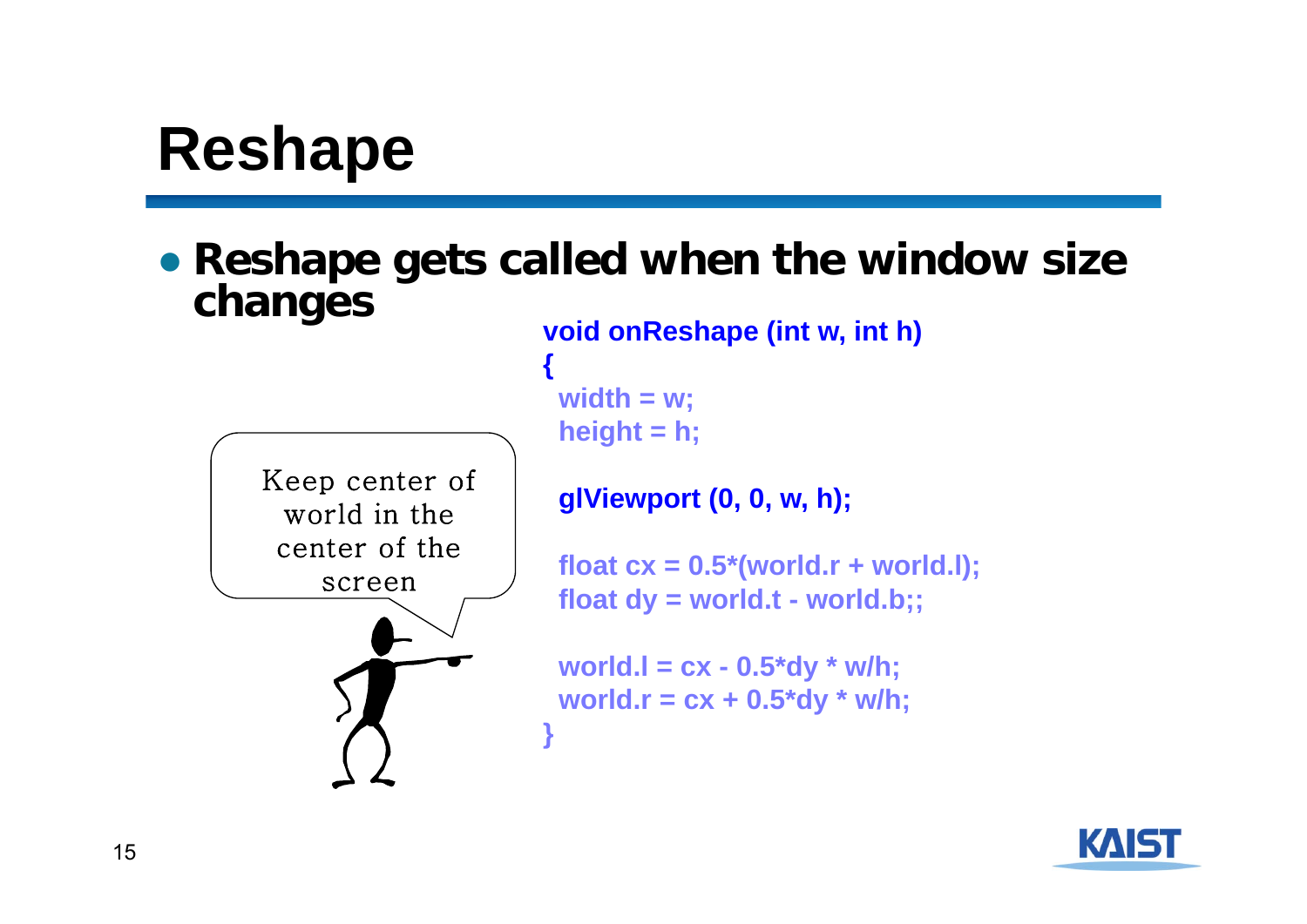# **Mapping from World to Screen in OpenGL**



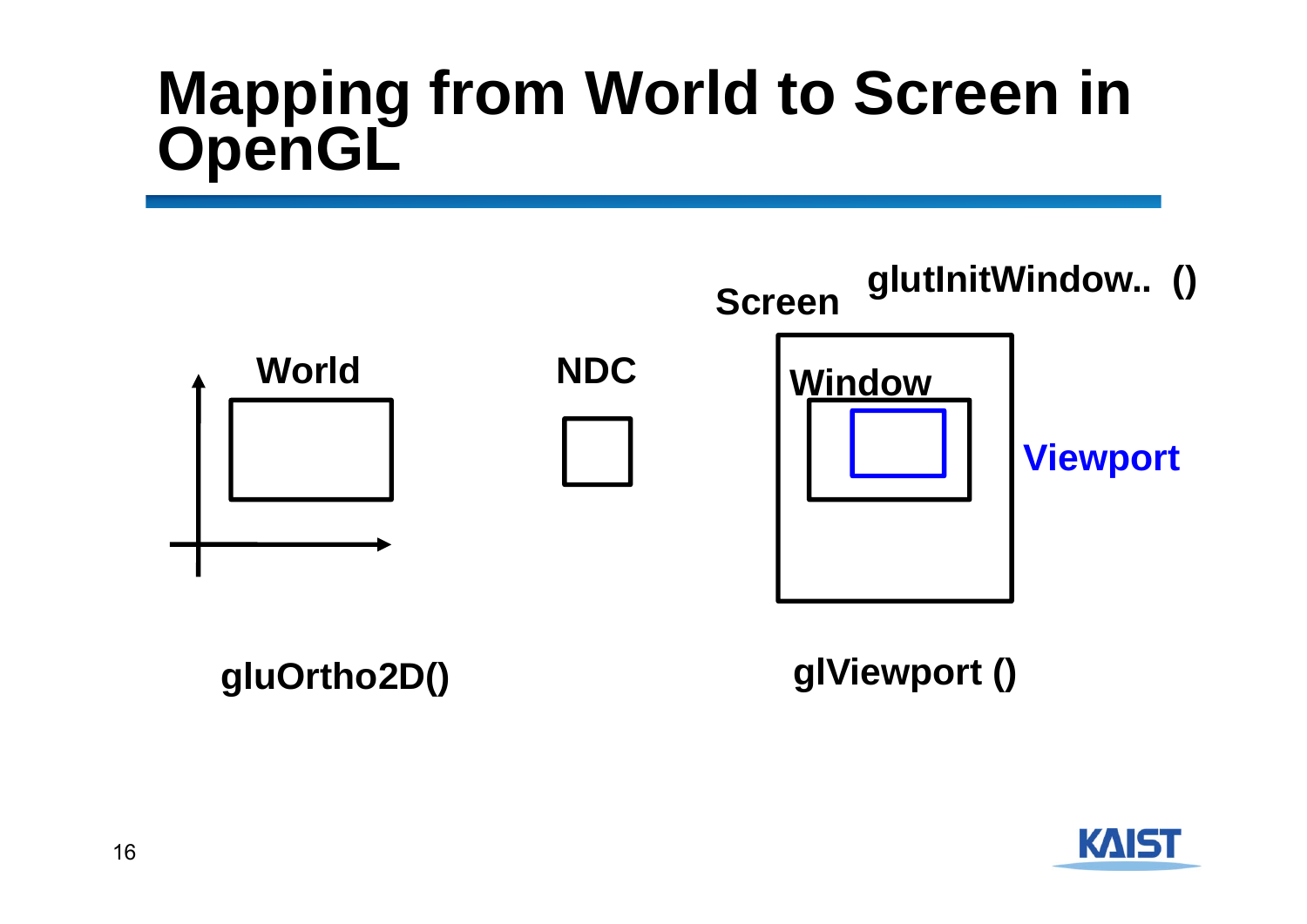```
void display () {
  initialize();
```
**}**

#### **Main Display Code**

```
17float delta = (world.r - world.l)/float(width);<br>for( int i=0: i < height: i++ ) {
 for( int j=0; j < height; j++ j<for( int i=0; i < width; i++ (float x = world.l + i*delta; // convert pixel location to world coordinates
      float y = world.b + j*delta;
      int its; float R; Complex p(x,y);
      julia( p, c, its, R );
      if (its == 255) // set a color
        glColor3d(0,0,0);
      else {
        float r = R/fload(3); float q = its/fload(128); float b = R/fload(its+1);
        glColor3d(r,g,b);
      }
      glBegin(GL_POLYGON) // Draw pixel
      glVertex2d(x, y); 
      glVertex2d(x, y+delta);
      glVertex2d(x+delta, y+delta); 
      glVertex2d(x+delta, y);
      glEnd();
   }
  }
 glFlush();
```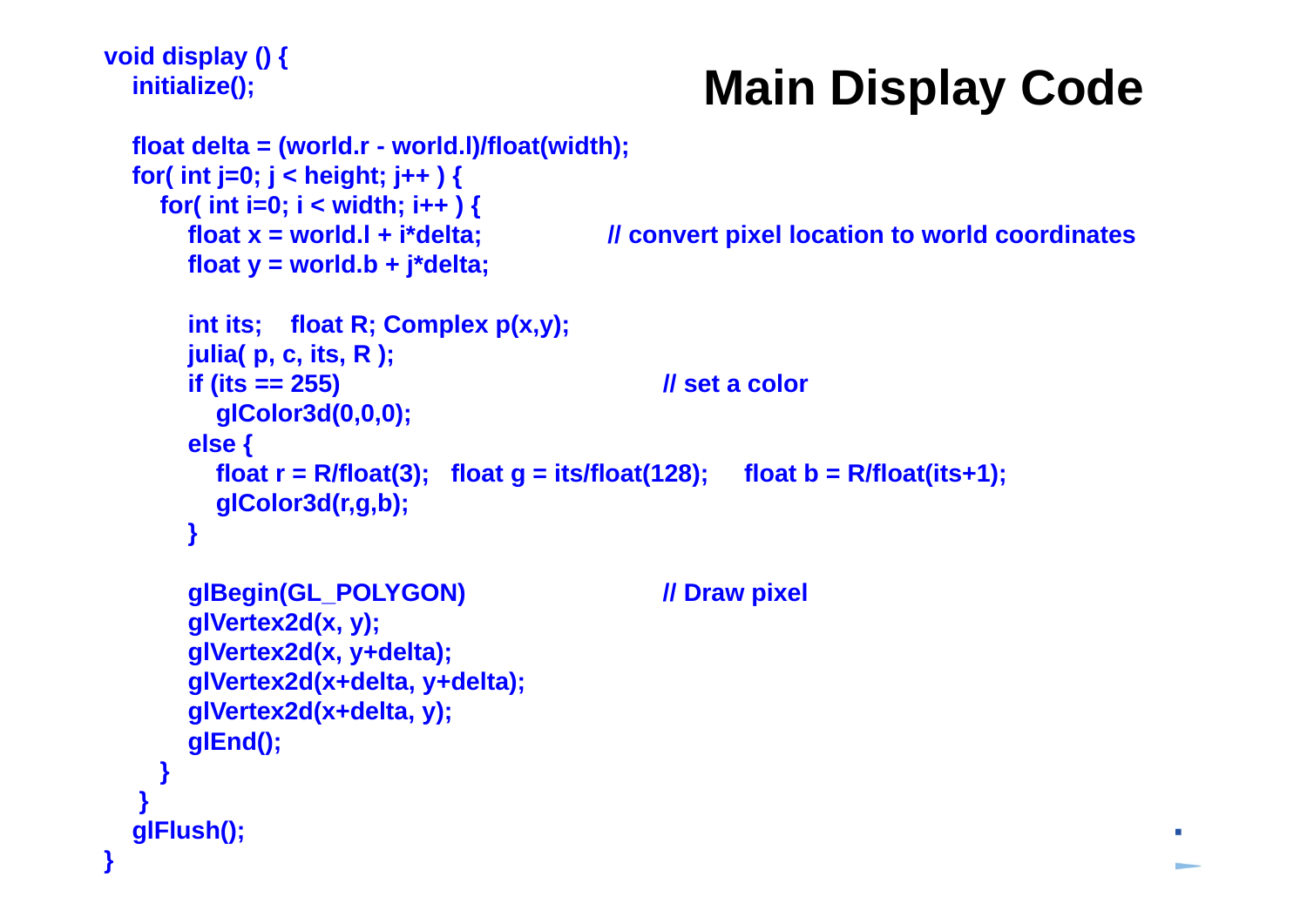## **Now the GUI Stuff**

```
void mouse( int button, int state, int mx, int my )
{
 float x = xScreenToWorld(mx);
 float y = yScreenToWorld(my);
 float dx = (world.r - world.l); 
 float dy = (world.t - world.b);
 if( (button == GLUT_LEFT_BUTTON) && (state == GLUT_DOWN) ) {
  world.I = x - dx/4; world.r = x + dx/4;
  word.b = y - dy/4; world.t = y + dy/4;
  }
 else if( (button == GLUT_RIGHT_BUTTON) && (state == GLUT_DOWN) ) {
  \text{world.}\mathsf{I} = \mathsf{x} - \mathsf{d}\mathsf{x}; world.r = \mathsf{x} + \mathsf{d}\mathsf{x};
  \text{world.b} = \text{y} - \text{dy}; \quad \text{world.t} = \text{y} + \text{dy};}
 glutPostRedisplay (); 
}
```
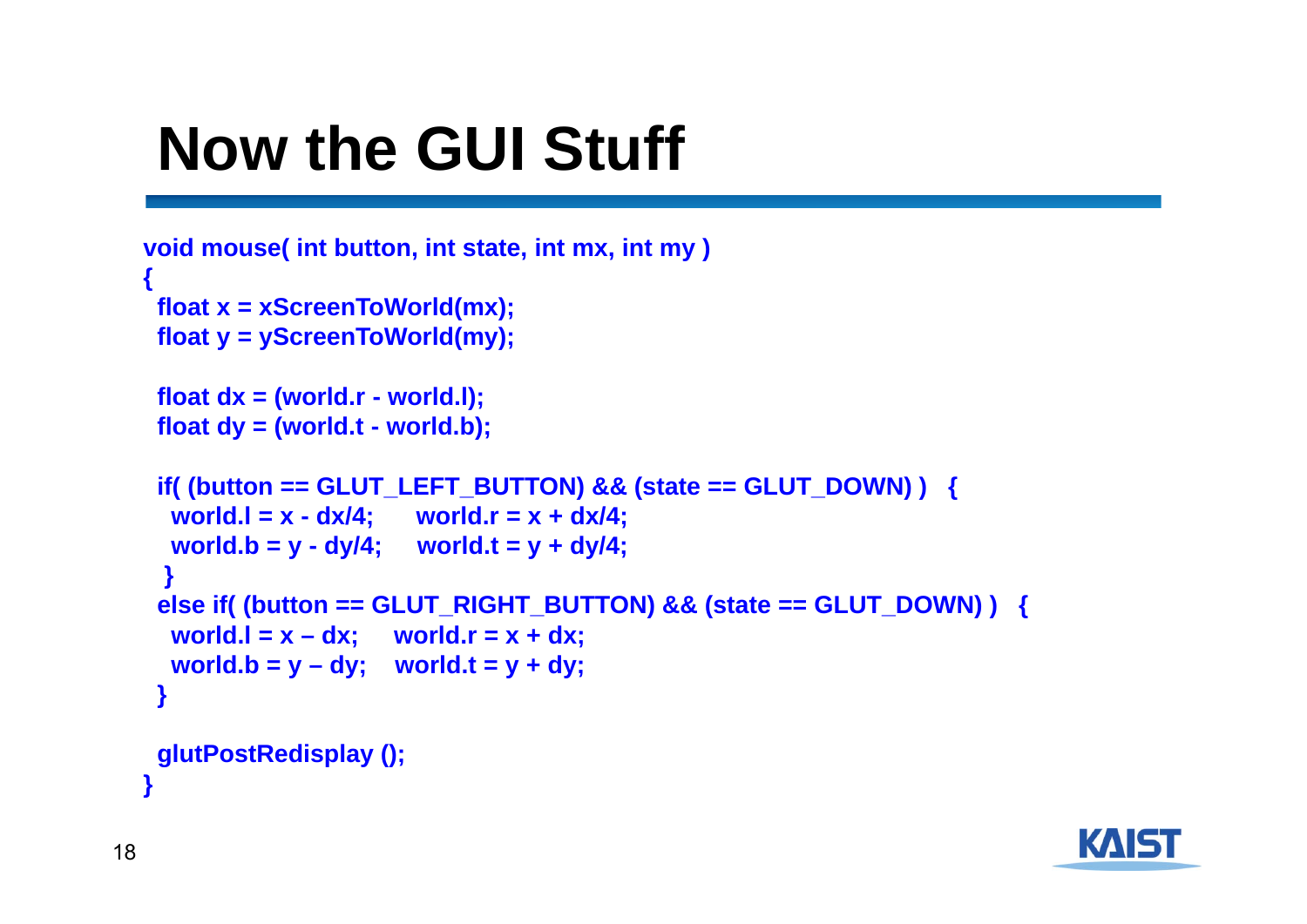## **Screen-to-World Mapping**

```
float xScreenToWorld(float scrX)
{
 return ((world.r - world.1) * scrX / float(width)) + world.1;}
float yScreenToWorld(float scrY)
{
 return ((world.t - world.b) * (1 - scrY / float(height))) + world.b;}
```
**This is simply the inverse function to the world-to-screen mapping**

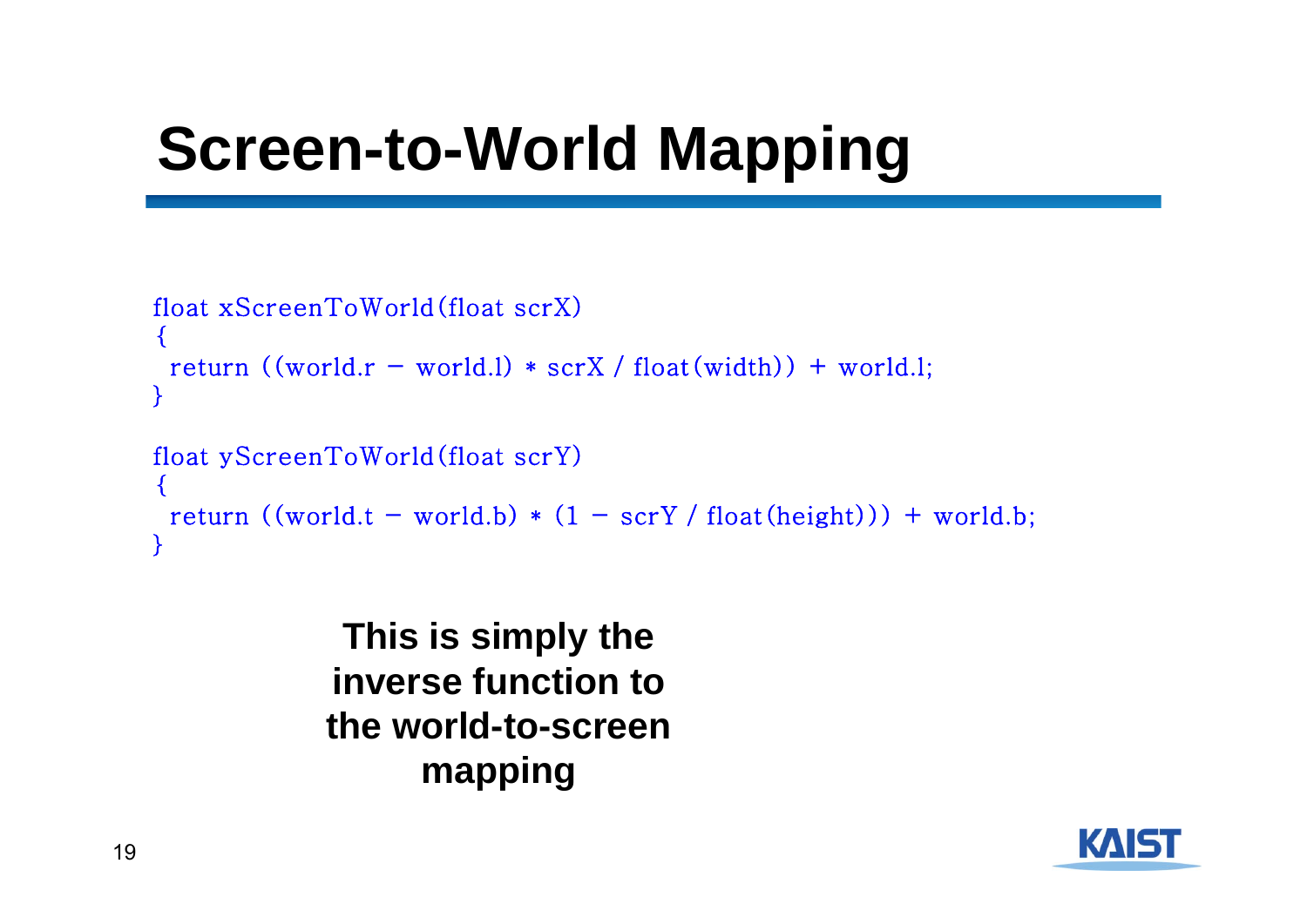# **Keyboard Handling**

```
void keyboard (unsigned char key, int x, int y)
{
 if ((key == 'r') || (key == 'R'))
 {
   // return to initial position
   c = Complex(0.109, 0.603);
   world.l = -1; world.r = 1;
   world.b = -1; world.t = 1;
 }
 glutPostRedisplay (); 
}
```
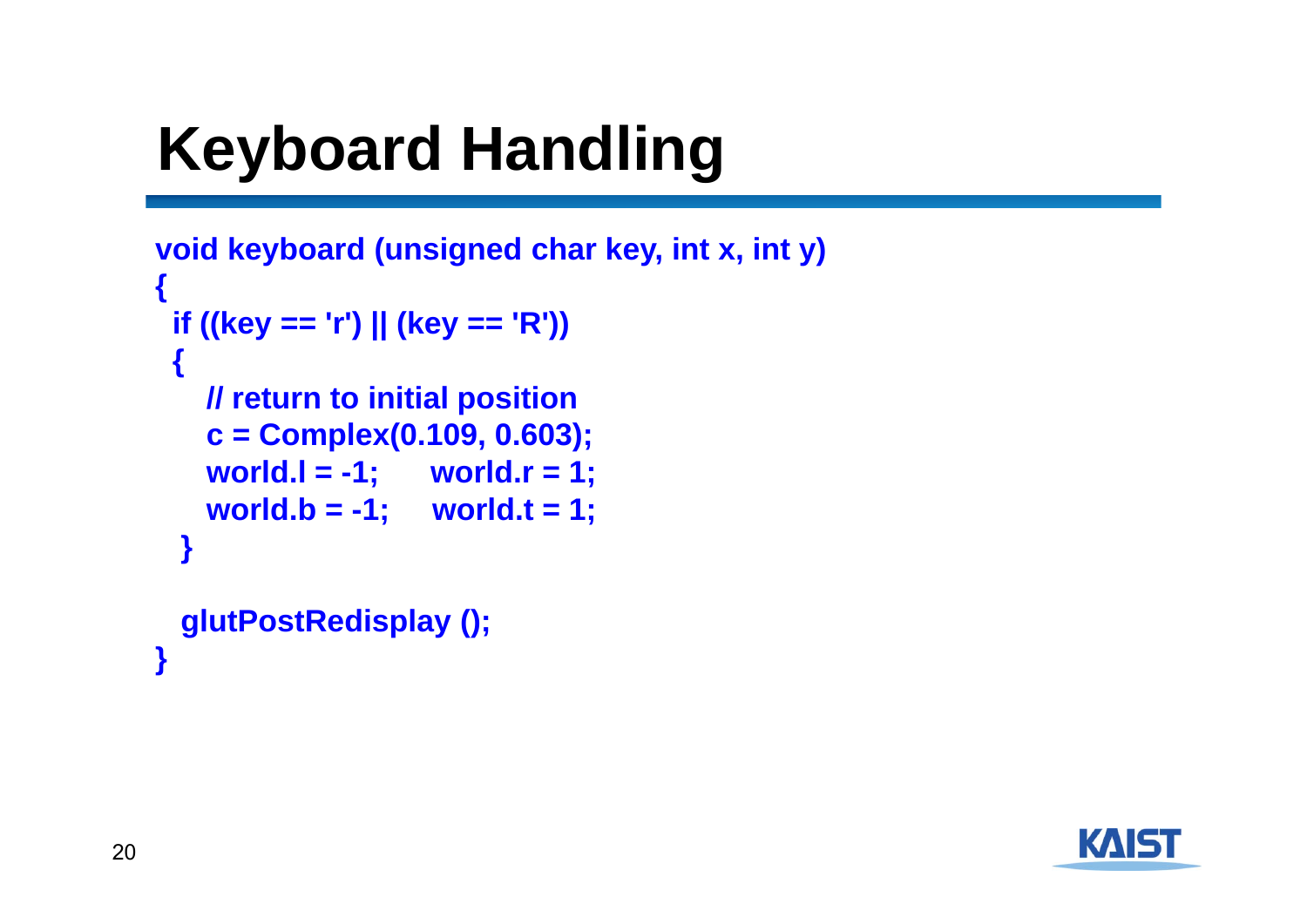#### **Source Code**

● **C code is available at the course homepage**

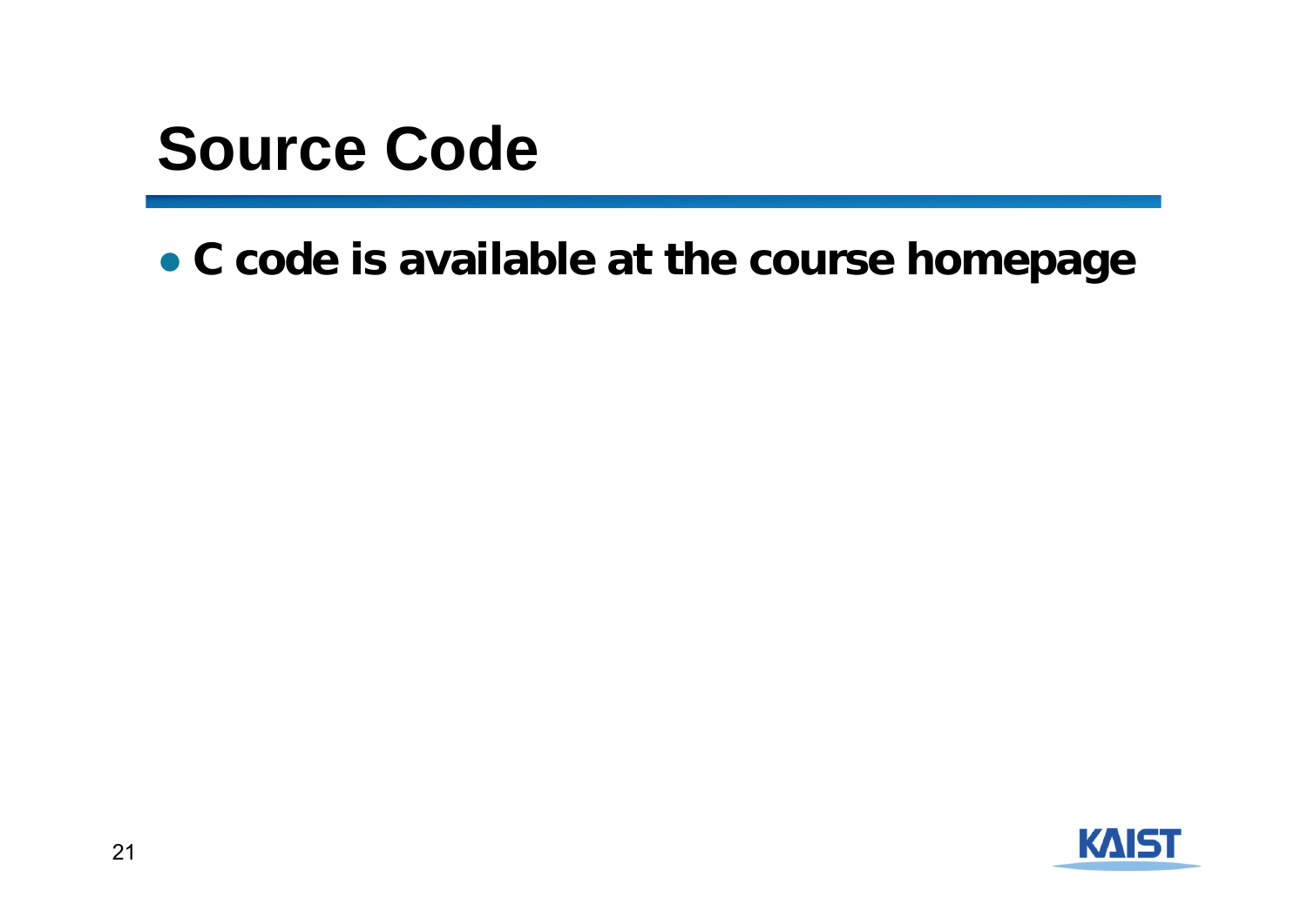### **Class Objectives were:**

● **Understand the basic OpenGL program structure and how OpenGL supports different spaces**

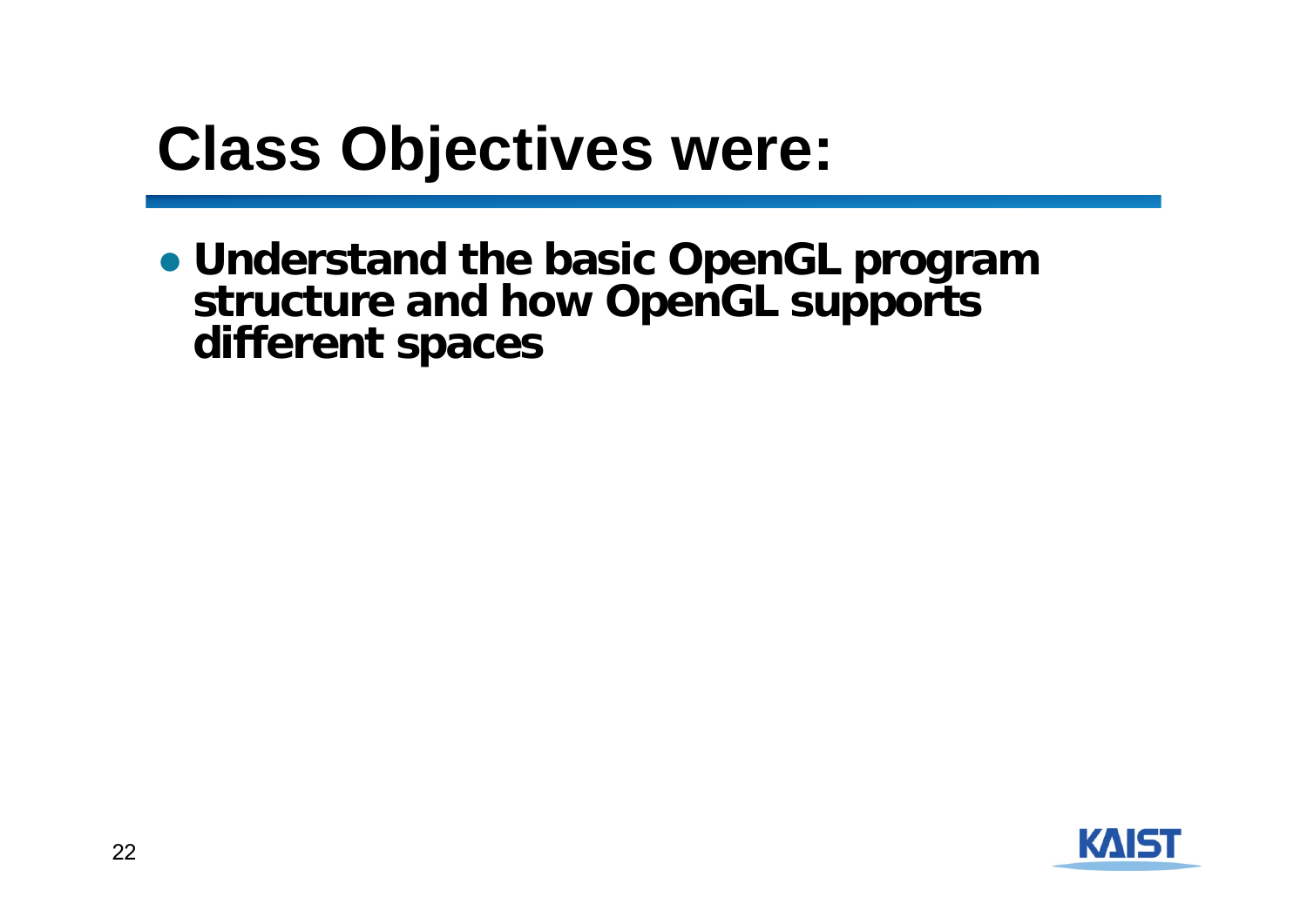### **Homework**

● **Download the code, compile the code, and play it**



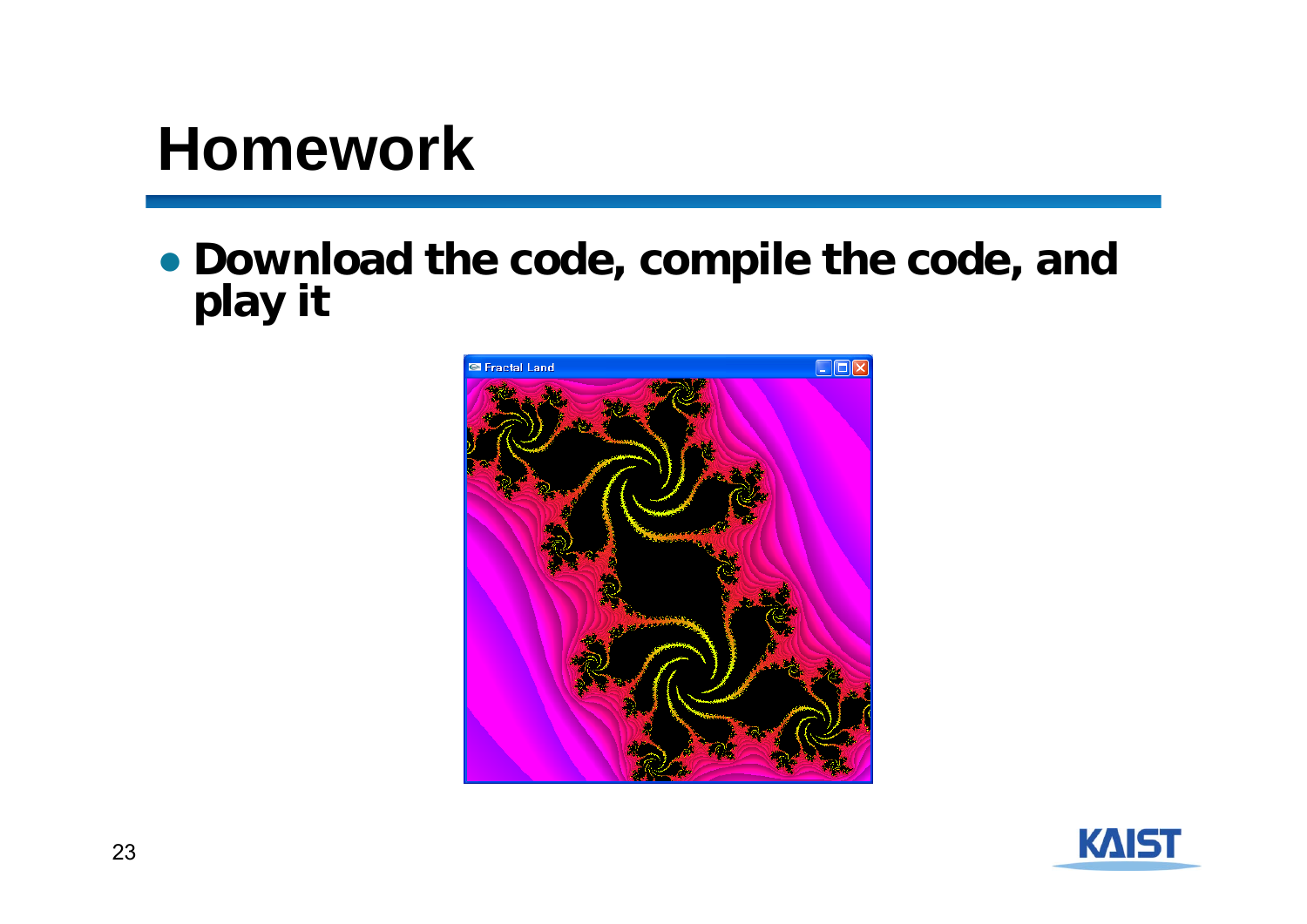## **Homework**

● **Make it work even if using the following code:**

```
void reshape( int w, int h)
```

```
{
width = w; height = h;
glViewport(0, 0, w, h );
```

```
float cx = 0.5*(world.r + world.l);
float dy = world.t - world.b;;
word.I = cx - 0.5*dy * w/h;world.r = cx + 0.5*dy * w/h;
```

```
void reshape( int w, int h)
{
 width = w;
 height = h;
 glViewport(0, 0, w, h );
}
```
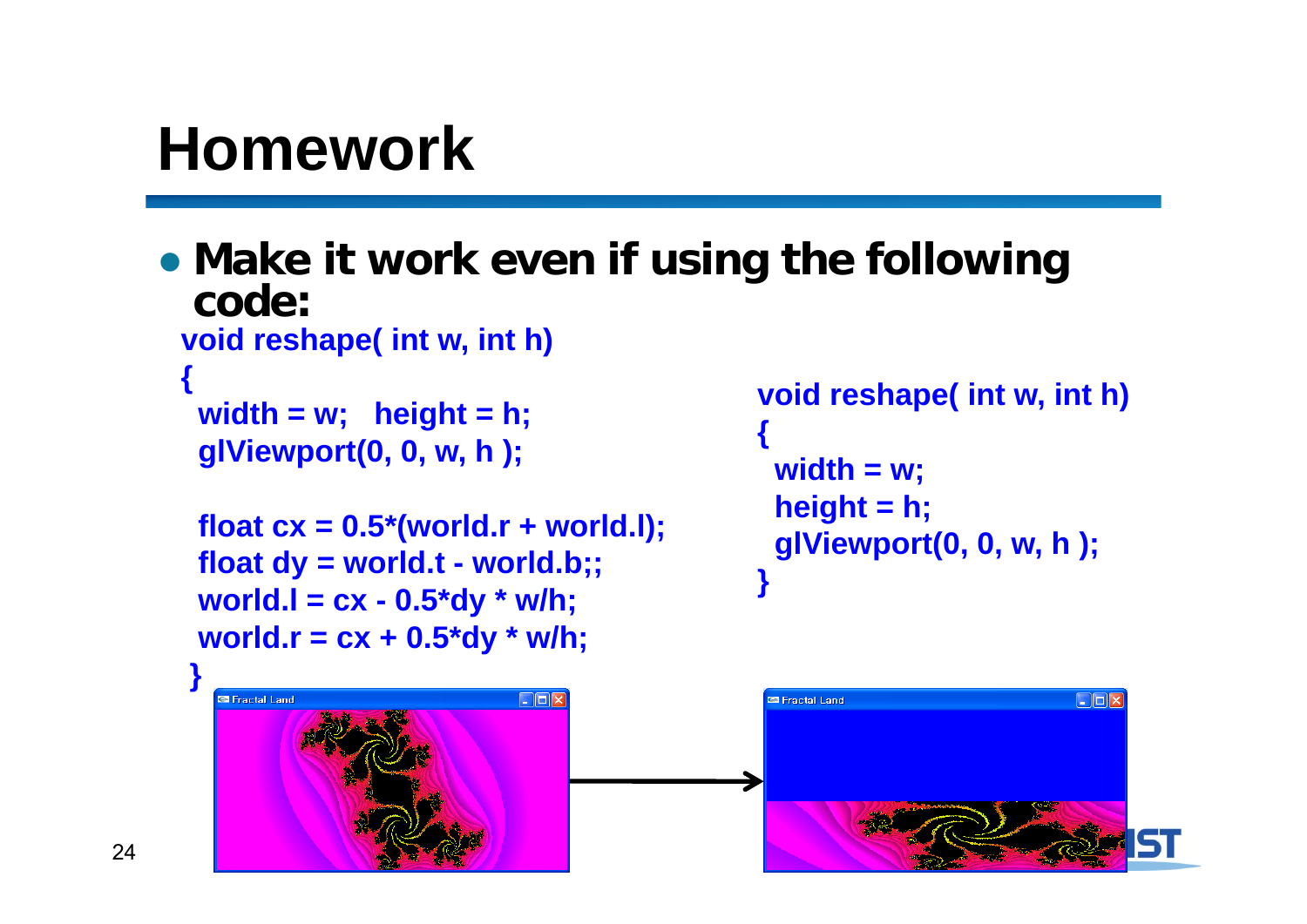#### **Homework**

- **Read:** 
	- **Ch. 3, Transformation Matrices**
		- ●**Ch. 3.1, Viewport Transformation**

- **Go over the next lecture slides before the class**
- **Watch 2 SIGGRAPH Videos and submit their abstract every Tue. class**

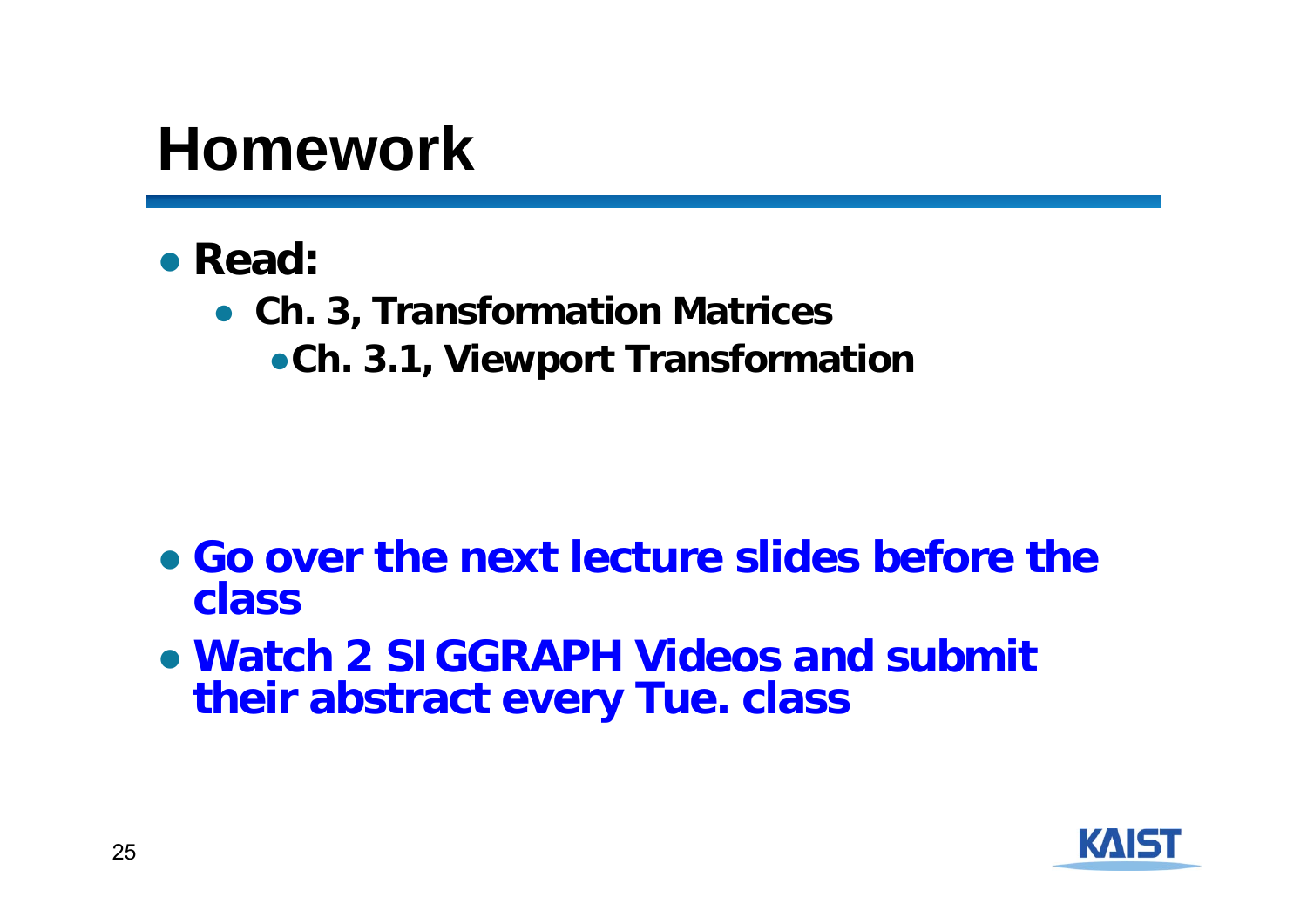## **Any Questions?**

- **Come up with one question on what we have discussed in the class and submit at the end of the class**
	- **1 for already answered questions**
	- **2 for typical questions**
	- **3 for questions with thoughts or that surprised me**

#### ● **Submit at least four times during the whole semester**